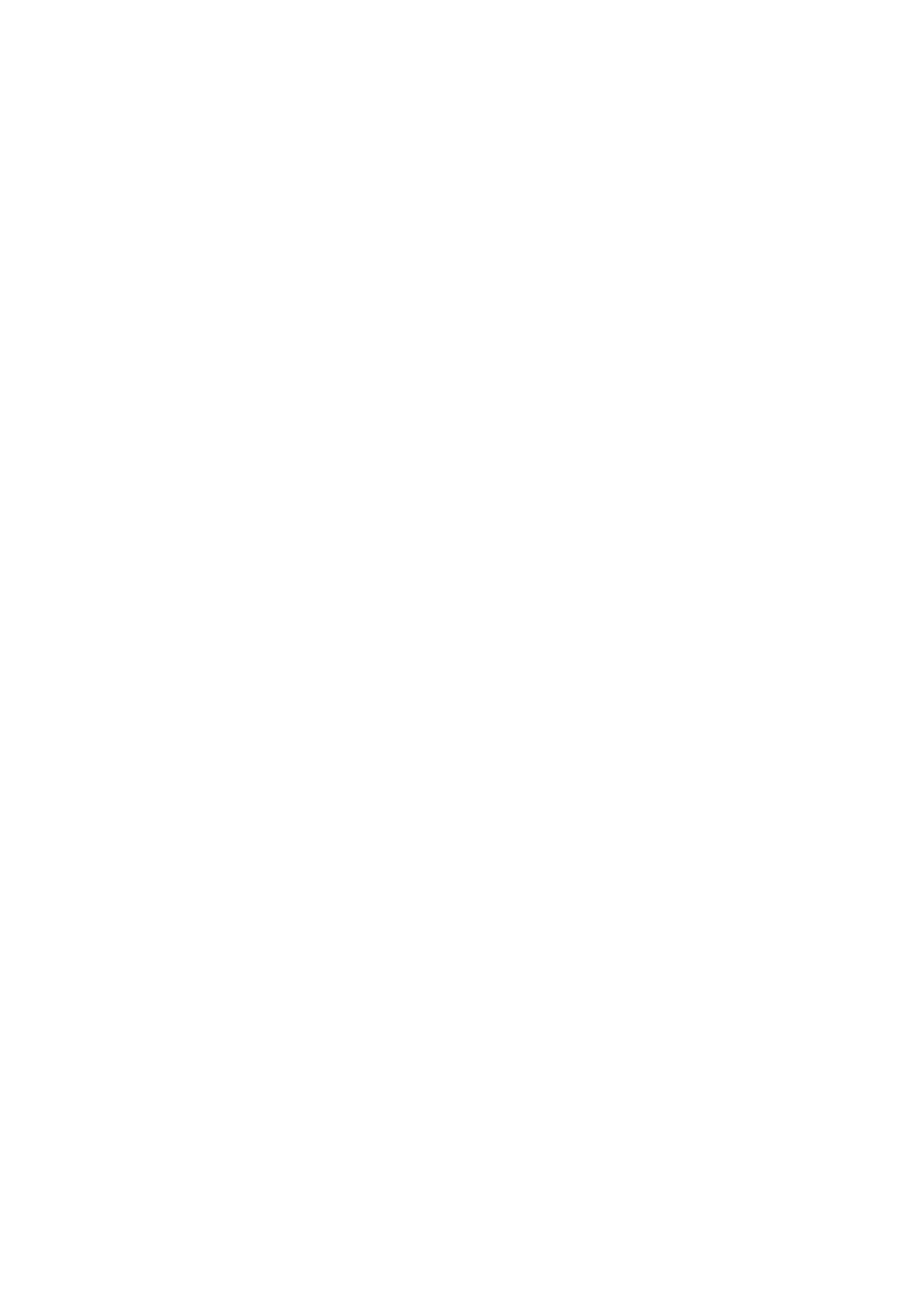analysis is novel in three respects. For the first time, a German application directly accounts for family background and cognitive ability at the same time. Moreover, the paper uses very novel cognitive ability measures which have been introduced to the SOEP only recently and have not been used in an analysis of the returns to qualifications before. Finally, the analysis accounts for observable heterogeneity in the return estimates.

A positive and non-negligible family background and ability bias can be detected with respect to all types of post-school qualifications. However, once school qualifications are controlled for, this bias is considerably reduced. Moreover, there is an unexpected negative bias associated with the variable high school.

Overall, the post-school qualification estimates react more strongly to the inclusion of school qualifications than to the inclusion of the sets of cognitive ability and family background measures. However, academic qualifications react much more strongly to their inclusion than initial and further vocational qualifications, which is not too surprising given the strong interdependence between the two. School qualifications are themselves significant and important in size. Also, they by far exceed the return associated with apprenticeship training. However, the differences in the returns to school qualifications show that higher level school qualifications are the most important drivers of the returns to complete educational paths.

As regards the cognitive ability measures, only two of them have a statistically significant impact. Their direct impact is very moderate in size. The learning capacity and stock of knowledge measure (WFT) positively affects wages, while the school grade item non-response indicator is negative. Contrary to what was suggested in the discussion, the cognitive ability measure which indicates learning efficiency and information processing capabilities (SCT) has no significant impact.

Finally, the second paper analyzes linear and non-linear aspects of heterogeneity in the returns to qualifications with respect to cognitive ability. Interaction effects between the type of school qualification and the average grade are significant for high school graduates only. However, the estimate associated with being in the top 25 per cent of the high school grade distribution is double the estimate associated with being in the bottom 25 per cent. The findings with respect to the cognitive ability tests are somewhat unexpected. The main effect of the learning capacity indicator (WFT) rises if the linear interaction terms are included. These suggest however that learning capacity does not have a positive impact across all types of qualifications. Moreover, accounting for non-linearities turns the learning efficiency indicator (SCT) positive and significant. However, being in the top 25 per cent of either test distribution is associated with a negative wage premium for higher level school leavers. In contrast, being in the bottom 25 per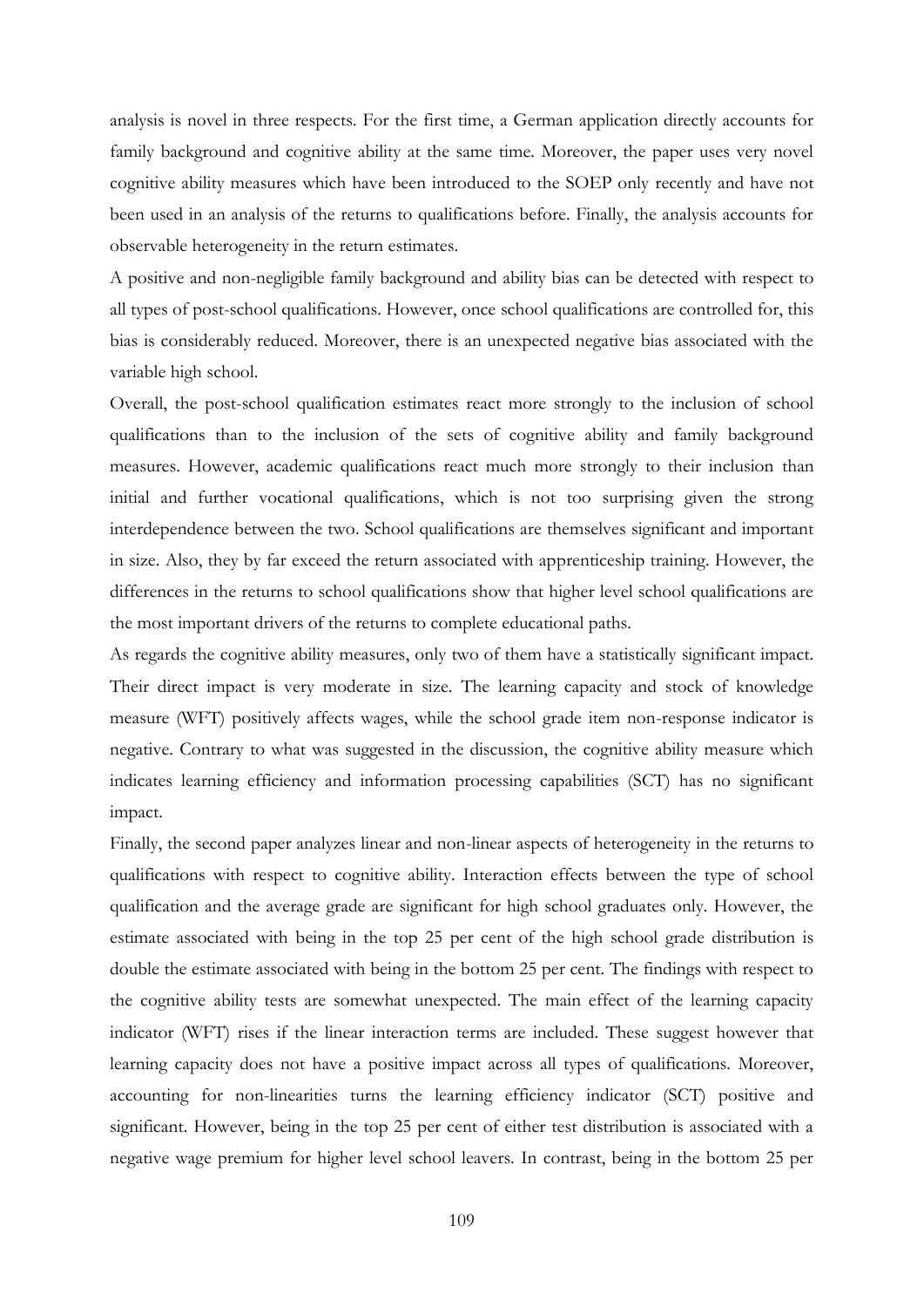cent of either test distribution is associated with a positive premium for some post-school qualifications.

The **third paper** focuses on sequences of post-school qualifications and specifically looks at post-apprenticeship investments in education both at the vocational and academic levels. Again, the starting point is the apprenticeship system. However, in contrast to the first paper, the analysis goes further and analyzes in how far the structural change in the economy and changing individual preferences may have resulted in the diverging patterns of apprenticeships and related further educational options. The returns to these further educational options are then evaluated. The main contribution of the paper is that it uses longitudinal data and provides fixed-effects estimates of post-apprenticeship formal qualifications at the vocational and academic levels. Thus the analysis accounts for unobservable time-constant individual heterogeneity.

A first descriptive analysis of the role of sequences of post-school qualifications shows that postapprenticeship investments in further vocational and academic education are important. Already, academic education has a slightly higher weight than further vocational education and it can be expected that post-apprenticeship academic education is going to gain further weight relative to further vocational education in the future. This expectation is based on observations regarding the structural change the apprenticeship system has undergone during the last decades and how further educational options have evolved accordingly. Further evidence suggested that traditional craft and industry apprenticeships and corresponding further vocational qualifications are on a decline. In contrast, commercial and service-related apprenticeships gain importance and corresponding further education options often are pursued at the academic level. Overall, the empirical analysis supports these observations. The return to post-apprenticeship further vocational education is not statistically significant in most specifications. Thus the additional investment did not pay off. In contrast, the positive return to academic education is highly statistically significant and sizeable, except for the sample which restricts the analysis to the selfemployed. Entrepreneurial success is thus not a linear function of the level of education. Combining further vocational and academic education is associated with a strong wage penalty.

The job classification analysis of the SOEP sample with regard to the current job individuals had at the time they completed their post-apprenticeship further education provides some further insights. In fact, craft and industry specific occupations at the basic and intermediate level dominate among those with further vocational education, while these occupations play only a minor role for individuals with mixed vocational and academic paths. Here, managing, commercial and service-related occupations dominate. However, high-skill technical occupations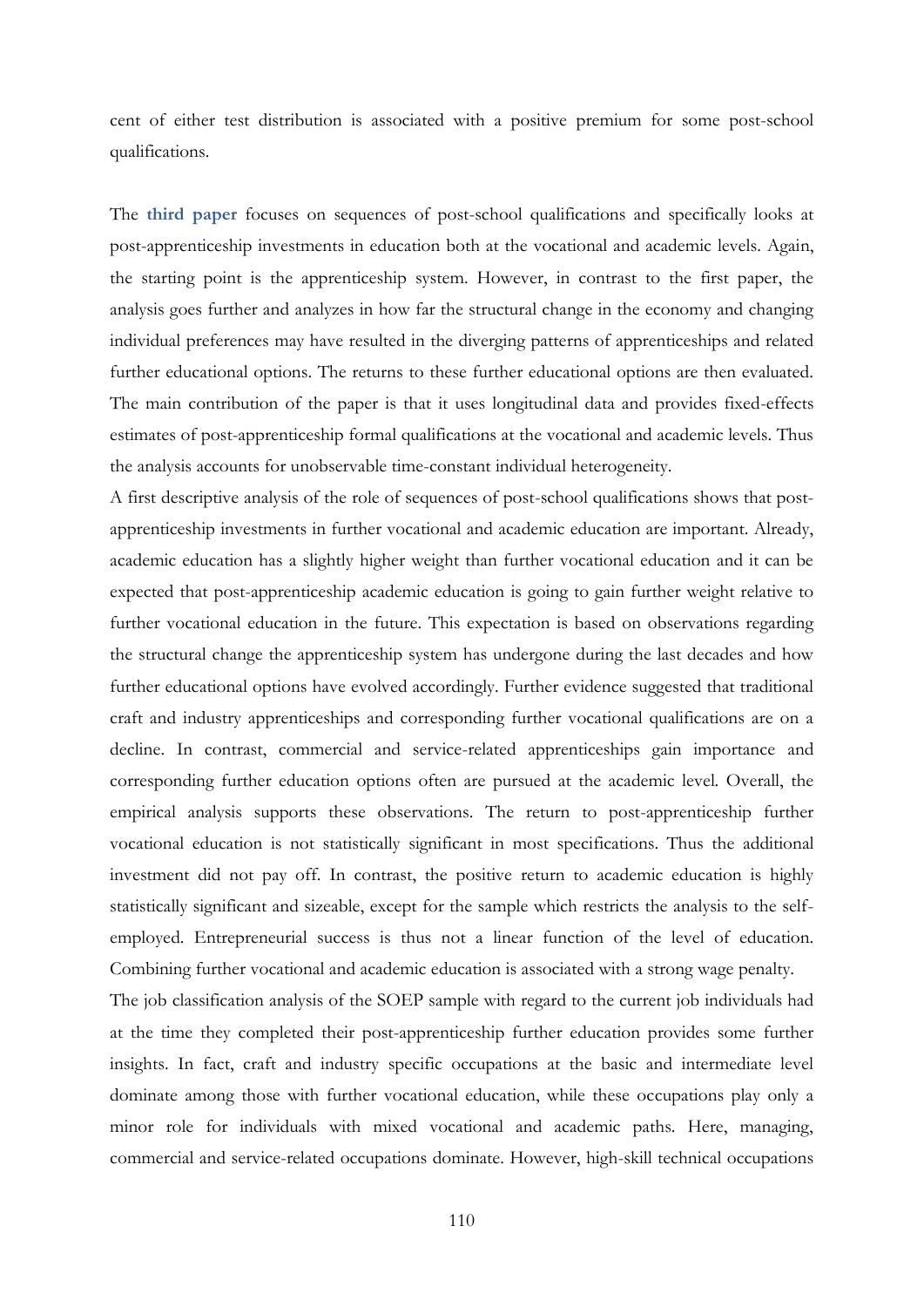are important as well. Therefore, while purely vocational paths in technical occupations may no longer be economically profitable, mixed vocational plus academic paths are.

## *Discussion and implications*

-

This dissertation set out to further the academic and political discussions on the effective provision of education in an increasingly older and unequal society whose future economic competiveness is mainly driven by the quality of its human capital. Moreover, based on the conviction that the German economy can no longer afford to let education potentials go unexploited or to spend resources on human capital investments which are not economically and/or socially beneficial, the papers focused on two specific aspects of the education system which are on the current political agenda: the perceived unequal access to education and resulting path dependencies in terms of the heterogeneity of post-school qualifications, in particular vocational vs. academic. Before these issues are discussed against the background of this work"s findings as well as in the light of recent educational policy and reform initiatives, some general remarks on the importance of the concept of the return to education are in order, in particular with regard to its potential for policy recommendations.

In academia the dispute over whether education is a private or a public good, a mixed or a merit good remains unsolved. Moreover, according to Timmermann (2005, pp. 82)<sup>98</sup> there is disagreement over whether education is associated with positive externalities. However, in Germany education is state-provided and treated as a non-private good. Thus, politically, state intervention in educational matters is justified. Apart from some minor privatization tendencies, the German states are the sole providers of school education in Germany. In contrast, the apprenticeship system is a three-tiered system with responsibilities taken on by the public sector, the chamber organizations and private firms.

Clearly, since education involves the allocation and the use of resources, education necessarily is an economic good (Timmermann, 2005, p. 82). It is also generally acknowledged that education exhibits characteristics of an investment good, with resources spent today and the expectation of benefits tomorrow. Therefore, the educational system is responsible for supplying the economy with skilled labor. The skills and competencies demanded in many occupations have been upgraded due to technological change and the introduction of IT and the educational institutions are under constant pressure to adjust accordingly. Moreover, based on equity considerations and

<sup>98</sup> Timmermann, D. (2005), Bildungsökonomie, in: Tippelt, R. (ed.), *Handbuch Bildungsforschung*, Wiesbaden, pp. 81- 122.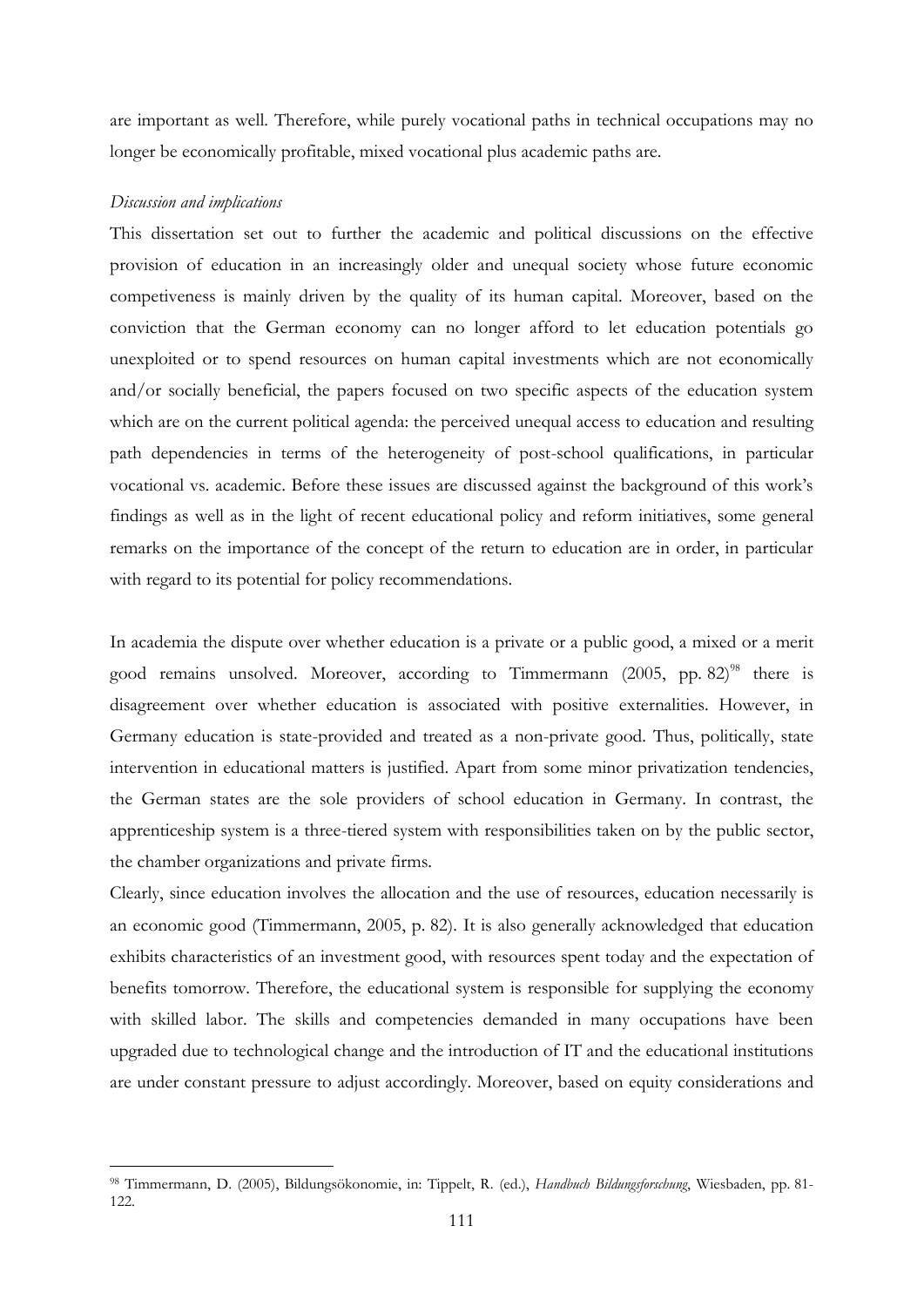the principle of equality of opportunity, education is a direct means to facilitate social and income mobility.

As a consequence, education should be subject to evaluation based not only on criteria such as efficiency, effectiveness and profitability, but also distributional justice. The return to education is an important economic and direct indicator of the profitability of educational investments in terms of their labor market potential, i.e. the impact of such investment on labor income. Also, if the labor market returns of educational programs indicate the productivity increase in individuals" current job due to the investment, it sheds light on the effectiveness of the investment. Moreover, given certain path dependencies and the determinants of educational outcomes, the heterogeneity in the returns to specific qualifications may serve as an indirect measure of distributional justice.

In fact, there has been a surge in educational evaluation studies, international and national, during the last decade. Politically, the German government has come under considerable pressure after the publication of the first Program for Student Assessment (PISA) results in 2001. The Program evaluates literacy competencies of 15 year old students in reading, mathematics and science. Apart from the fact that the German students performed comparatively weak in the tests, researchers found that the correlation between family background and students" performance is strongest in Germany. In part, these observations were ascribed to the track nature of the German educational system, in particular the three-tiered school system. The latest PISA results suggest, that the association between family background and educational outcomes has declined, but nonetheless remains comparatively strong.

This thesis took up this critique and discussed the influence of family background as well as the impact of the track nature of the school system on school and post-school educational outcomes as well as labor market outcomes. Against this background, it was suggested to estimate the returns to vocational qualifications conditional on secondary school type (paper 1) and to completely separate school and post-school qualifications in order to estimate their return rates separately (paper 2). Moreover, the direct inclusion of family background indicators in the estimations (paper 2) showed how the returns to qualifications were affected by them.

It is a good sign that the returns to all school and post-school qualifications are positive and significant, even if account is taken of differences in cognitive ability and family background. Thus, education generally does make a difference. However, the returns to school qualifications are quite heterogeneous. Moreover, the returns to complete educational paths, i.e. school and post-school qualification, are largely determined by the return to secondary school type. Given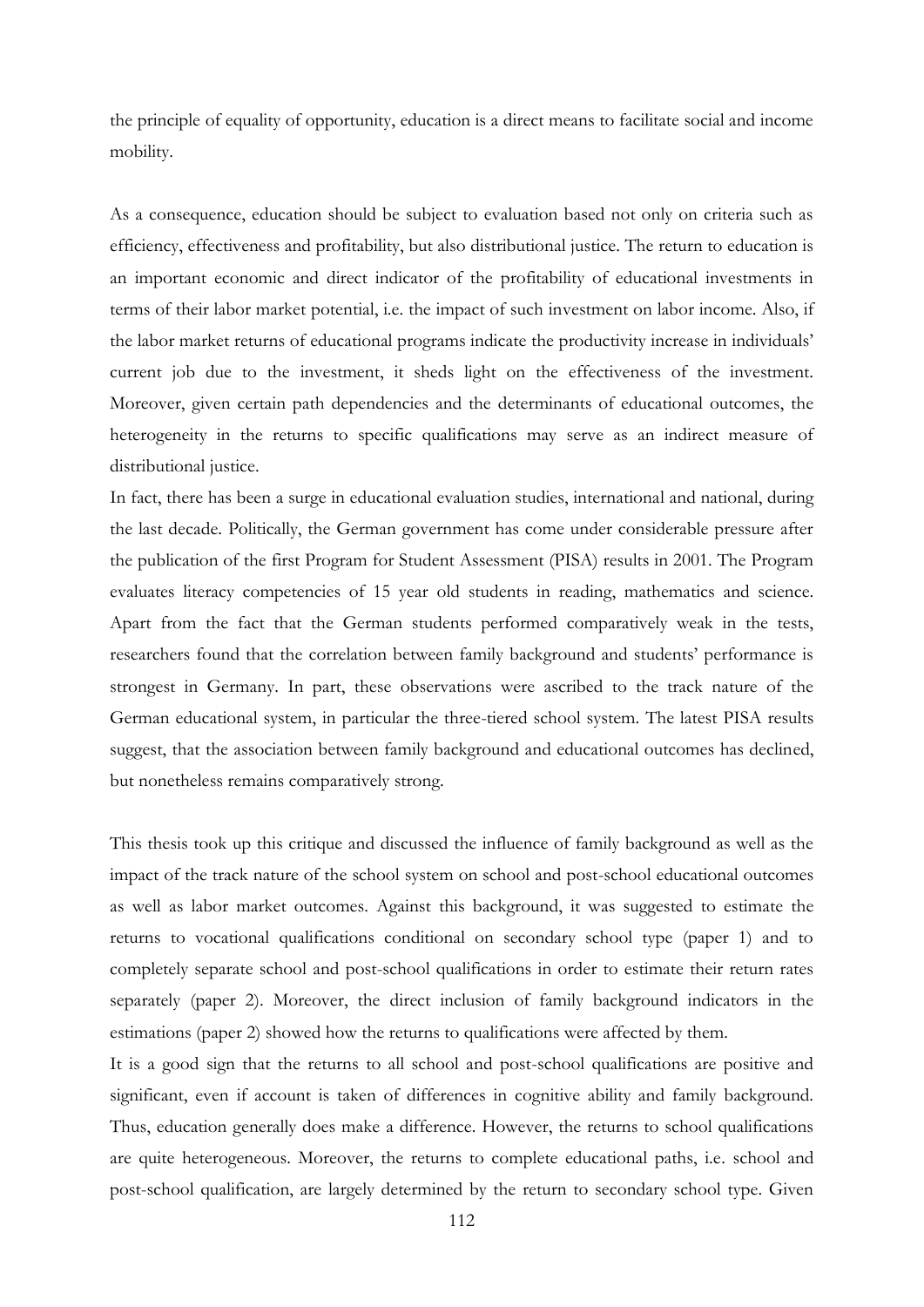that the choice of post-school qualifications is determined by the type of secondary school and the resulting existence of path dependencies in the educational system, it seems that the German educational system manifests the existing social differences rather than contributes to balancing them and to raising social mobility.

A recent school reform initiative in the state of Hamburg, which particularly aimed at delaying the early streaming into secondary school tracks, was largely rejected in a referendum. The referendum was enforced by a parent initiative, mainly supported by people with privileged background. In contrast, the Federal Ministry of Labor and Social Affairs recently has initiated "the educational package" targeting young and school children in low income families. The package entails a variety of measures to increase equality of opportunity mainly with respect to the access to education such as learning support, learning materials or cultural activities. The benefits have to be applied for and it may be for this reason that the general reception is very low. Overall, better knowledge about the association between individuals" education and their labor market potential and, more importantly, direct evidence of the heterogeneity in the returns to both school and post-school qualifications, may help to raise people"s and, most importantly, parents" awareness of the flaws of the established structure of the educational system. This seems even more pressing given the tendencies toward paid (extracurricular) educational courses in child daycare centers.

Furthermore, the thesis suggested that the streaming into secondary school tracks determines the choice of post-school qualifications. It was shown that this choice is highest for high school graduates, since they have access to all types of post-school qualifications. Lower secondary and intermediate secondary school leavers do not have direct access to higher education. They are forced to enter the system of initial vocational education, i.e. apprenticeship training or full-time vocational schooling. Further vocational tracks may be entered conditional on the successful completion of initial training. Recently though, access to higher education institutions has been facilitated for those with further vocational education.

The cross-sectional analyses in papers 1 and 2 suggested a significantly positive and sizeable return to further vocational education relative to having no post-school qualification, even conditional on secondary school type. However, based on the above considerations and the fact that post-apprenticeship investments in further vocational education have declined (in the craft sector), while post-apprenticeship investments in higher education have increased (in banking) over time, it was suggested to estimate the incremental return to further vocational and academic education among those with initial vocational education in a longitudinal setting (paper 3). The